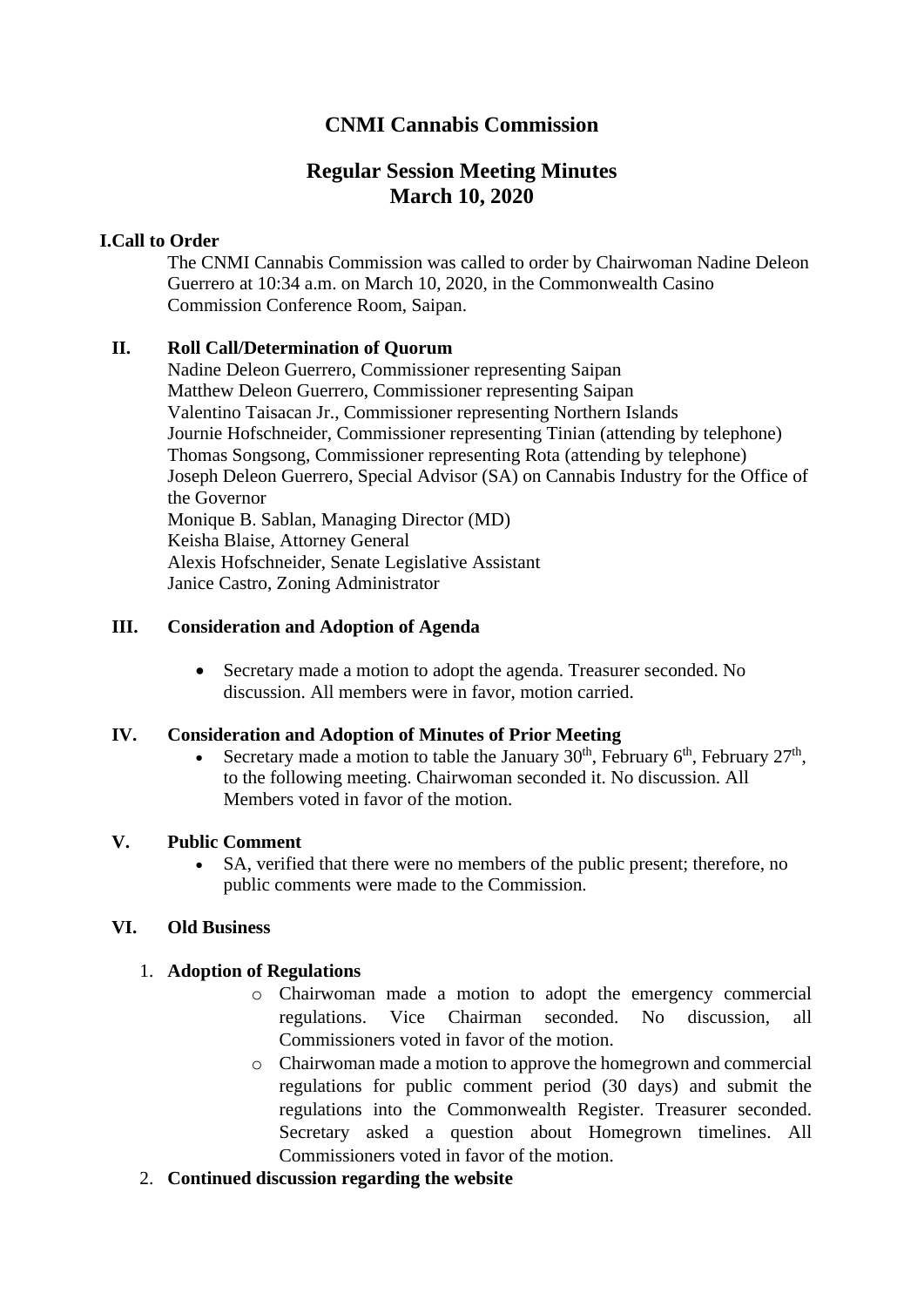o Chairwoman provided an update regarding the website and updated Commissioner Songsong that Commissioners are sharing the expense of the cost for the website for the first year. \$85 each.

## **NEW BUSINESS**

### **1. Janice Castro (Zoning)**

- o Vice Chairman discussed an option to do a pilot process through regulations by geographically segmenting retail locations not zoned for residential; discussed the importance and necessity of partnership with zoning for Saipan.
- o Ms. Castro advised that she is not currently working with zoning; however, given her experience, she attended the meeting to help with any procedural questions and offered to see about zoning staff providing a map (including churches, schools, etc) that will be useful to the Commission.

# **2. Addition of a Legal Counsel Report**

- o Keisha advised that LSRs are required for all questions posed to the Attorney General
- o SA asked Keisha for clarification on **whether the Commission could give licensees civil fines for violations.** She advised that she believes so; however, she would follow up.
- o Members discussed whether we could share commercial (not homegrown) licensee information with other government agencies such as the Casino Commission. Alexis H. mentioned that the casino cannot freely share info with other law enforcement agencies because they lack the statutory power to do so as well as they cannot prevent OGAs from accessing the casino's internal structure. She suggested we look at the language of the bill if we are interested currently back with the House. (HS1-SD1)
- o Vice Chairman raised a **LSR** that needs to be submitted as a result of meeting with Rev & Tax. The question is whether or not it would be problematic for businesses to claim deductions based on marijuana expenses when it goes to the IRS and whether or not Rev & Tax/AG would have an issue with reporting deductions related to seed purchases, grow lights etc. if we are trying to avoid Federal conflict and is revenue from cannabis business going to affect child tax.
- o Keisha advised that she is part of the Cannabis Projects Litigation blog which they post cases that are up and coming. The last issue in Colorado was regarding estate planning, what happens in divorce, insolvencies, court ordered receiver transfers, etc. Colorado developed an expedited process to have the license change hands.
- o Chairwoman asked if Keisha could continue to share information obtained from the litigation blogs. Keisha agreed.
- o SA raised the issue to Keisha regarding transportation/import/export product between islands.

#### **3. Special Advisor's Report –** no updates

#### **4. Director's Report**

o MD provided an update regarding procuring an office space. May be able to move into the Language Commissions office; however, to be determined. Renovations